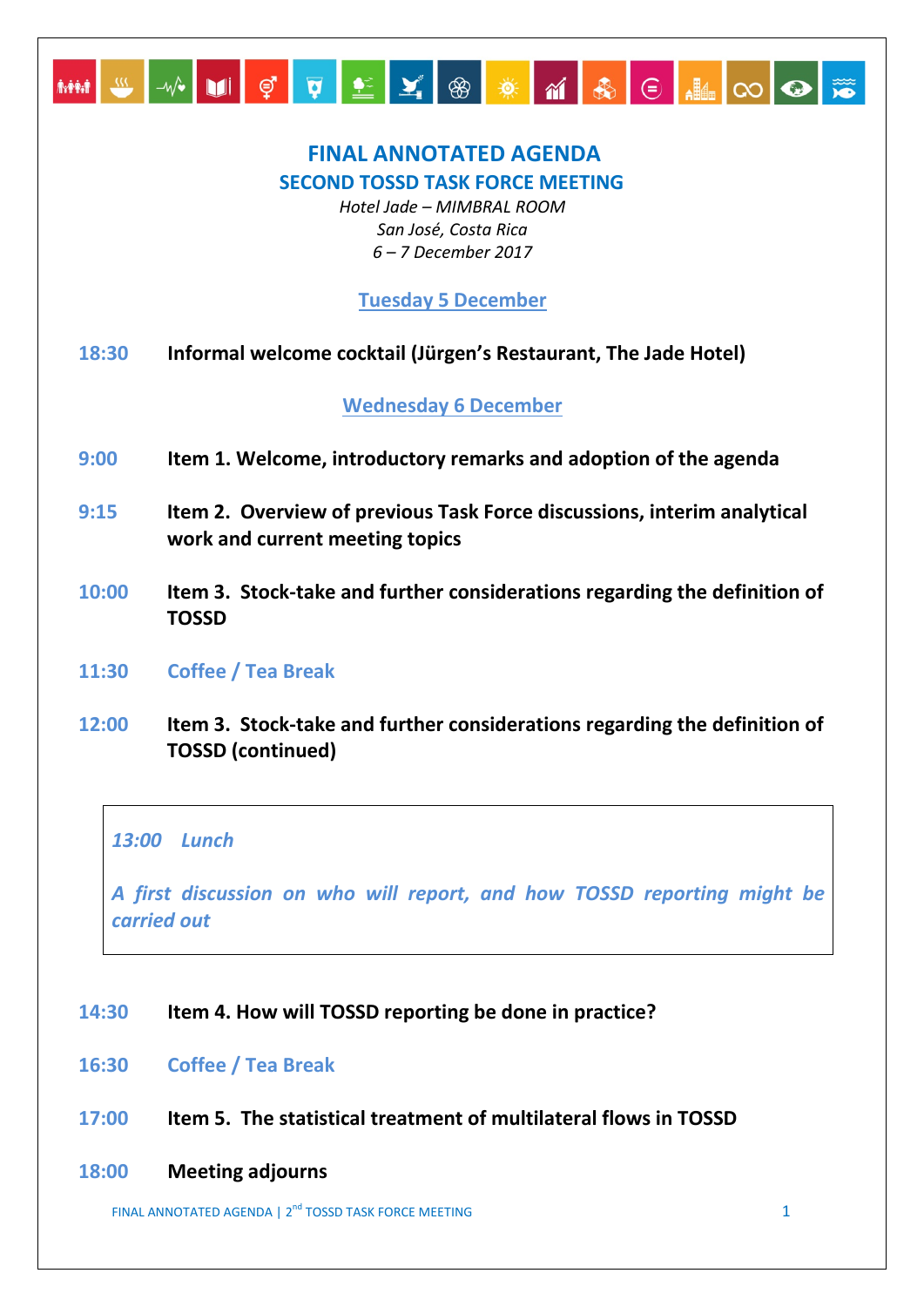*18:10 Departure for the visit of the National Theatre*

*19:30 Official cocktail at the Ministry of Foreign Affairs of Costa Rica*

## **Thursday 7 December**

**9:00 Item 6. Possible approaches for associating international standards and disciplines with the TOSSD statistical system**

**11:00 Coffee / Tea Break**

**11:30 Item 7. Brainstorming session on how to accommodate civil society and other constituencies' concerns in the TOSSD framework** 

*13:00 Lunch* 

*An informal discussion about how to strategically engage with the UN Statistical Commission (UNSC) between December 2017 and March 2018 and on the possible format of discussions with UNSC members during the UNSC's next session (6-9 March 2018)* 

- **14:30 Item 8. Options for measuring technical co-operation**
- **16:30 Coffee / Tea Break**
- **17:00 Item 9. Revised TOSSD Task Force Terms of Reference**
- **17:30 Item 10. Conclusions and next steps**
- **18:00 Meeting adjourns**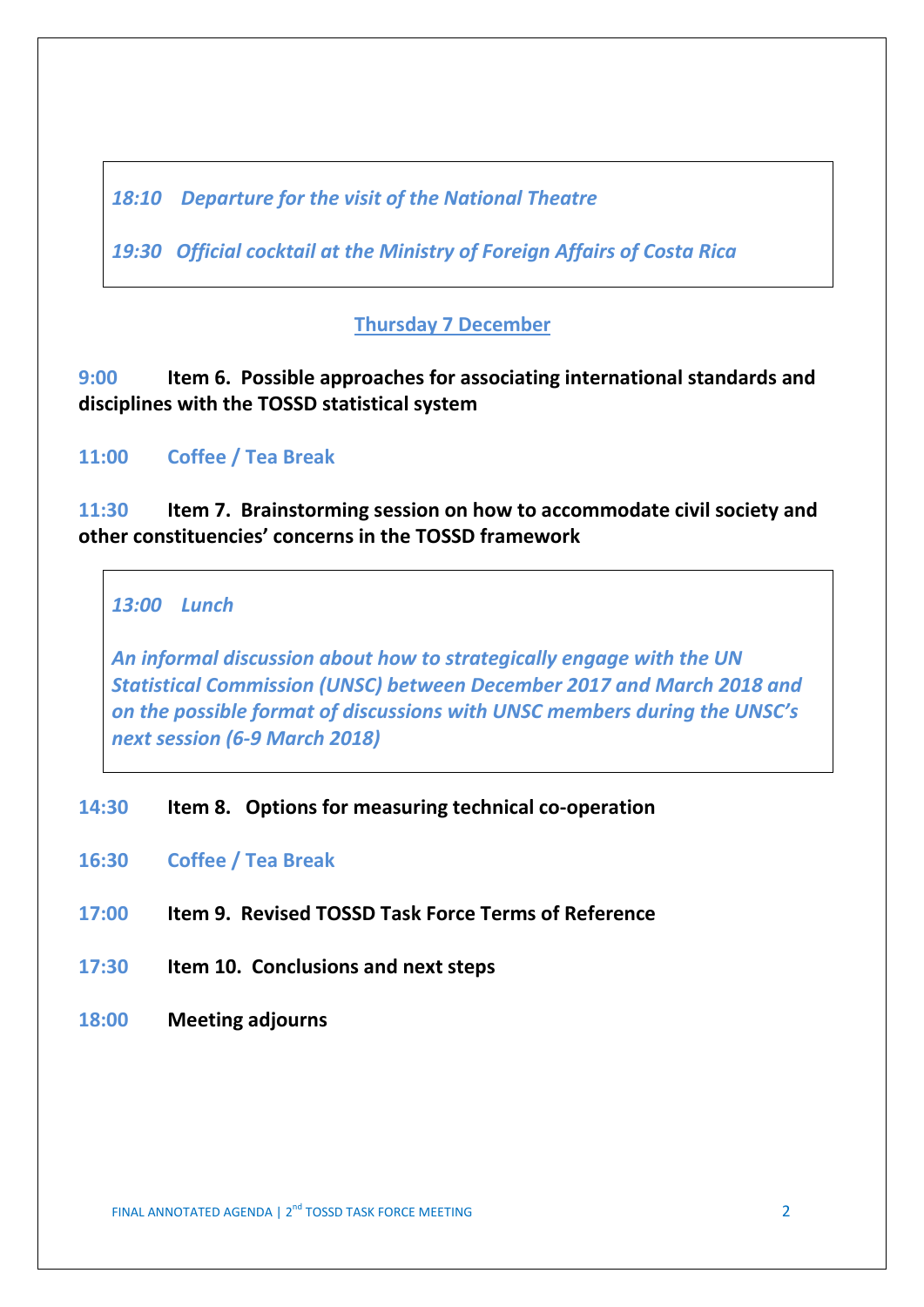# **ANNOTATIONS**

**Informal welcome cocktail (Jürgen's Restaurant, The Jade Hotel):** An informal gathering will take place on Tuesday 5 December from 18:30 – 21:00 in Jürgen's Restaurant, The Jade Hotel.

#### **Item 1. Welcome, introductory remarks and adoption of the agenda**

1. The meeting will begin with introductory remarks by Lisa Bersales, National Statistician of the Philippines and Task Force co-Chair, who will welcome participants and briefly outline highlights of the first Task Force meeting from her perspective. She will also introduce Mr. Laurent Sarazin, the new co-chair from the European Union (EU), and new Task Force members from Costa Rica, Tunisia, and Nigeria. Mr Sarazin, who has played a lead oversight role regarding legal aspects of EU resource flows and who currently heads at the European Commission the Unit for Development Financing and Effectiveness and relations with the Member States, will follow with words of welcome and will propose adoption of the meeting agenda.

## **Item 2. Overview of previous Task Force discussions, interim analytical work and current meeting topics**

2. The Secretariat will brief participants on the outcomes of the first Task Force meeting and the scope and nature of work carried out since regarding the core features of the TOSSD measurement framework, conceptual aspects of the TOSSD definition, and a range of eligibility and measurement issues. The agenda for the Task Force's second meeting calls for revisiting a number of questions where additional work was requested. The meeting will also focus on the mechanics of the framework – how the reporting format could structure and apply key concepts and measurement approaches. Where relevant and feasible, the Task Force will consider draft text excerpts for the eventual *TOSSD Reporting Instructions*.

3. Participants will also take up several new topics not touched upon at the first Task Force meeting – options for integrating international standards and/or disciplines in the TOSSD framework, approaches for measuring multilateral flows, and steps for ensuring TOSSD can supply data needs identified by civil society. It will also explore how the global TOSSD reporting system could be organised and implemented and how the various components of the TOSSD framework (including satellite indicators) could be identified and integrated.

4. The presentation will be followed by a question and answer session enabling Task Force members to seek clarification on unclear points or to probe for additional information.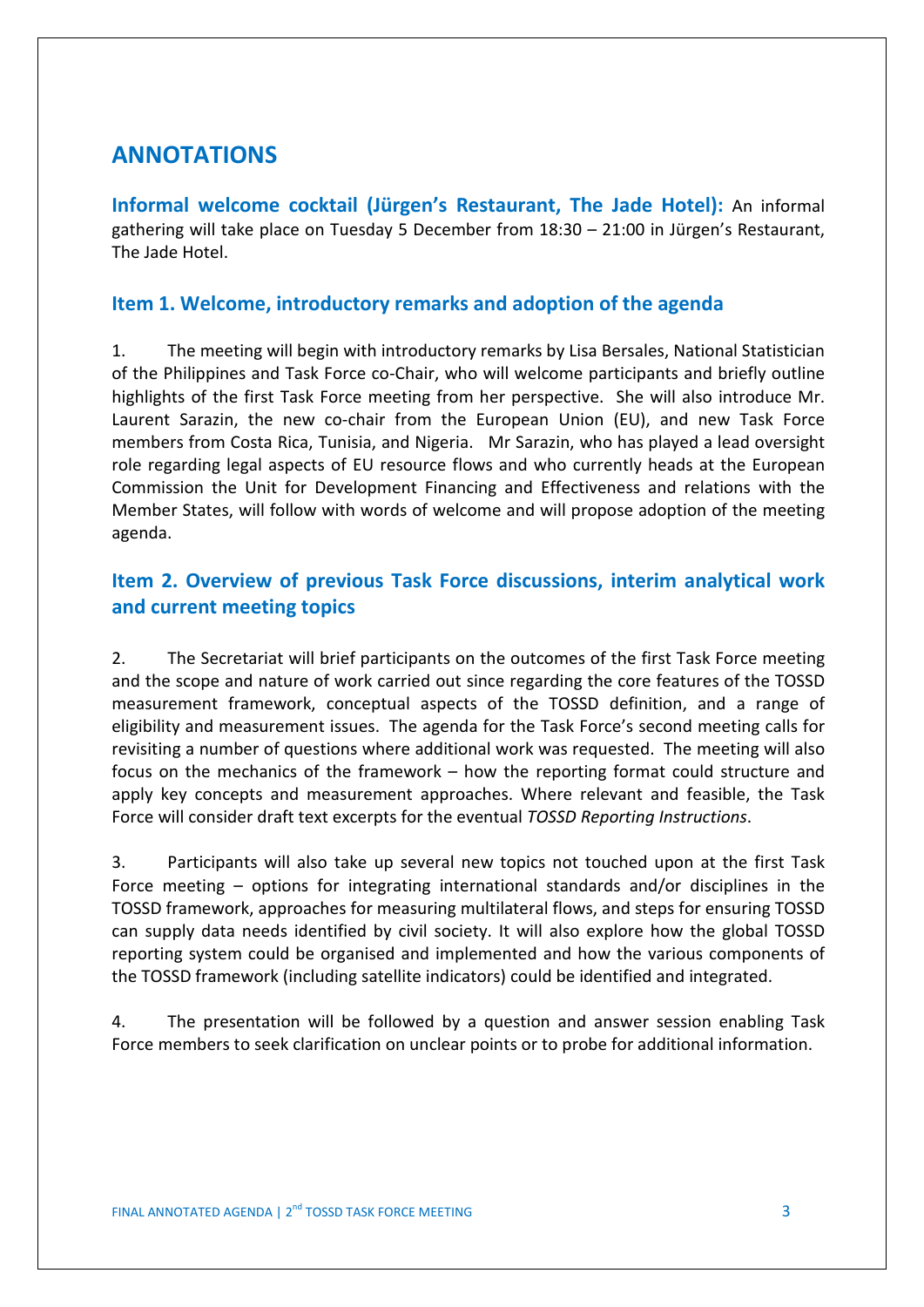## **Item 3. Stock-take and further considerations regarding the definition of TOSSD**

5. In discussing aspects of the TOSSD definition in July, the Task Force generally agreed that "sustainable development" should be defined using the UN definition and that the concept should be linked to development activities that directly support an explicit SDG target. There was also broad support to include in the TOSSD framework both official and officially supported resources. As regards the list of developing countries to use in the context of TOSSD, there was no consensus and several options were put forward toward establishing an initial list, recognising that this was a very sensitive issue, including within the UN. The Task Force asked the Secretariat to further elaborate the three key elements of the TOSSD definition so that they could be revisited in the course of the follow-on Task Force meeting.

6. The group will focus on the following issues in their discussion:

- Draft definitions of "officially supported" and "sustainable development" in the TOSSD framework.
- A proposal for defining "developing country" in the TOSSD framework.

7. The objective of the session will be to advance the thinking on the TOSSD definition sufficiently so that more concrete "eligibility criteria" can be developed for discussion at the third meeting of the Task Force in January 2018.

## *Lunch Participants will have a first discussion on who will report, and how TOSSD reporting might be carried out*

8. The Secretariat has prepared a short, descriptive note detailing current thinking regarding the ways and means for organising and implementing the reporting and data management functions of TOSSD. The text spells out possible components and dynamics of the TOSSD reporting system, including i) potential data aggregation and compilation centres, ii) possible provider groupings, iii) a possible hub for data consolidation/analysis and iv) possible quality control/oversight arrangements.

## **Item 4. How will TOSSD reporting be done in practice?**

9. This session will first explore in greater depth several measurement issues discussed in the first Task Force meeting. The Secretariat will develop a mock-up of the TOSSD reporting format (an Excel file with headings of columns, etc.) as a heuristic tool to show how the measurement concepts could be applied in an operational way.

10. The bullets below summarise, for each of the measurement topics taken up in July, areas where agreement was reached as well as areas where further work was requested. The discussion document prepared by the Secretariat for this agenda item will describe i) work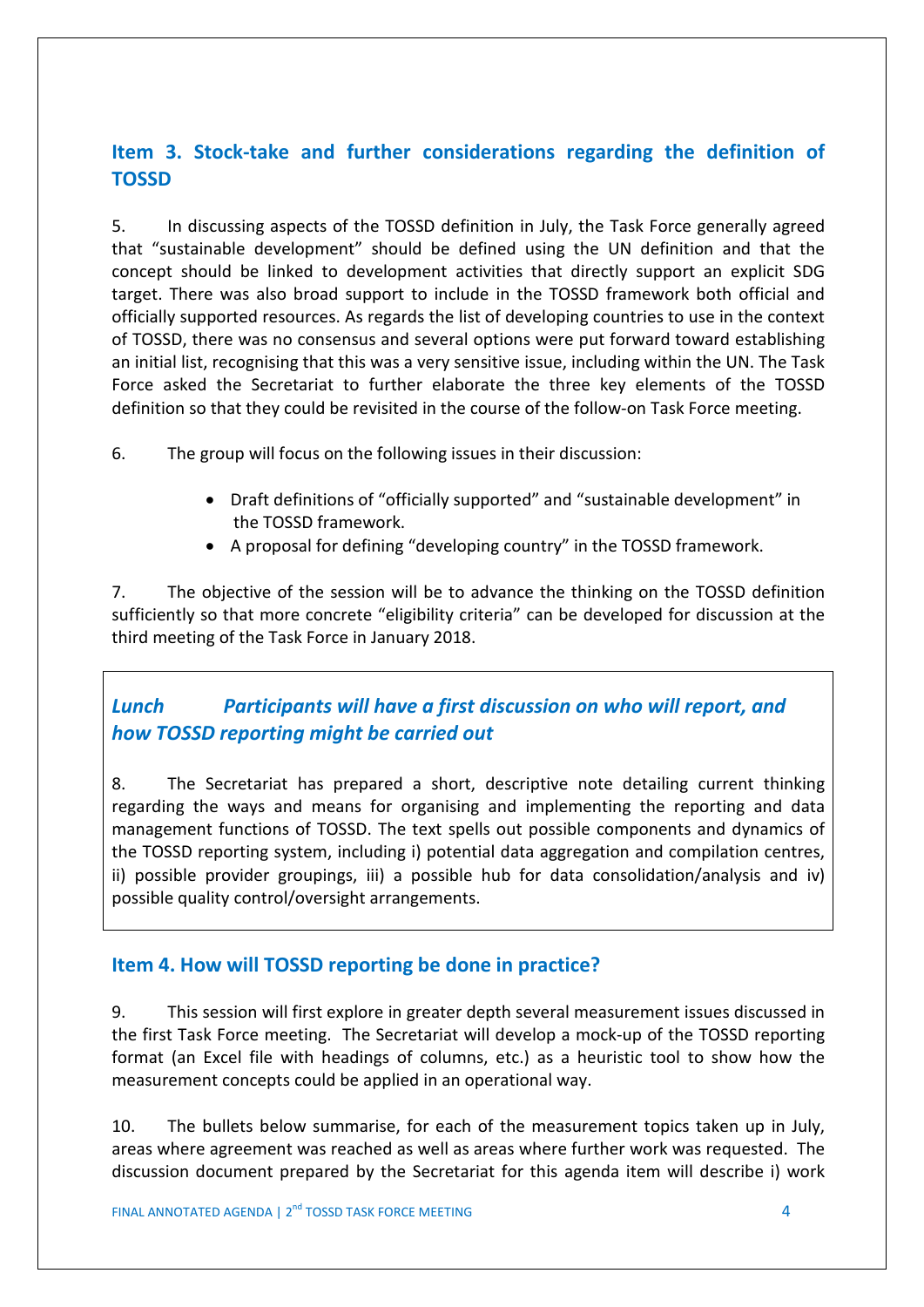that has been carried out in the interim and ii) implications for measuring TOSSD flows including, where relevant, a proposed text for the *TOSSD Reporting Instructions*.

- *Gross vs Net* In July Task Force members generally agreed that while TOSSD data would be published on both a gross and net basis, the "headline" TOSSD figure would be based on gross resource flows. The Secretariat was requested to assess how different user groups and development actors will use TOSSD data to help elaborate a proposal that addresses all user needs. The Secretariat discussion document will propose a relevant draft *TOSSD Reporting Instructions* text for consideration by the Task Force.
- *Treatment of financial resources mobilised from the private sector* At their first meeting, Task Force members supported the inclusion of resources mobilised from the private sector through official development finance interventions as part of the TOSSD framework, but views diverged as to whether this information should be included in the TOSSD headline figure. Members agreed on the importance of ensuring a demonstrable causal link between the official intervention and the amounts mobilised. As requested, the Secretariat discussion document will describe further work carried out on complex financing structures and analyse different approaches by the OECD and the multilateral development banks for measuring mobilisation. The Task Force will be invited to come to agreement on whether to include mobilised resources in the TOSSD headline figure and consider which measurement approach would be best suited for the TOSSD framework.
- *TOSSD-eligible financial instruments* Task Force members generally considered the OECD taxonomy of financial instruments helpful as a starting point for TOSSD data presentations. Nevertheless, participants called for further work to explore how Islamic finance and complex financial intermediation arrangements could be reflected in the TOSSD financial instrument classification system. The Secretariat was also requested to look at the similarities and possible differences between the OECD and European statisticians' classification of financial instruments. The Secretariat discussion document will set out the findings of its work and discuss possible implications for developing the TOSSD taxonomy of financial instruments. The Task Force will consider adoption of relevant text for the *TOSSD Reporting Instructions*.
- *Export credits* Task Force members agreed in July that commercially-motivated export credits would not be included in the TOSSD measure. It requested further work to develop eligibility criteria for export credits that are extended in conjunction with development co-operation (co-financing), potentially building on the three pillars – economic, social and environmental – of sustainable development. The Secretariat discussion document will provide descriptive examples of different co-financing operations. The Task Force will assess a draft text regarding the eligibility of certain export credits for incorporation in the *TOSSD Reporting Instructions*.

11. The discussion will then address aspects of the broader architecture of the TOSSD framework, including a proposed table of contents for the *TOSSD Reporting Instructions*, a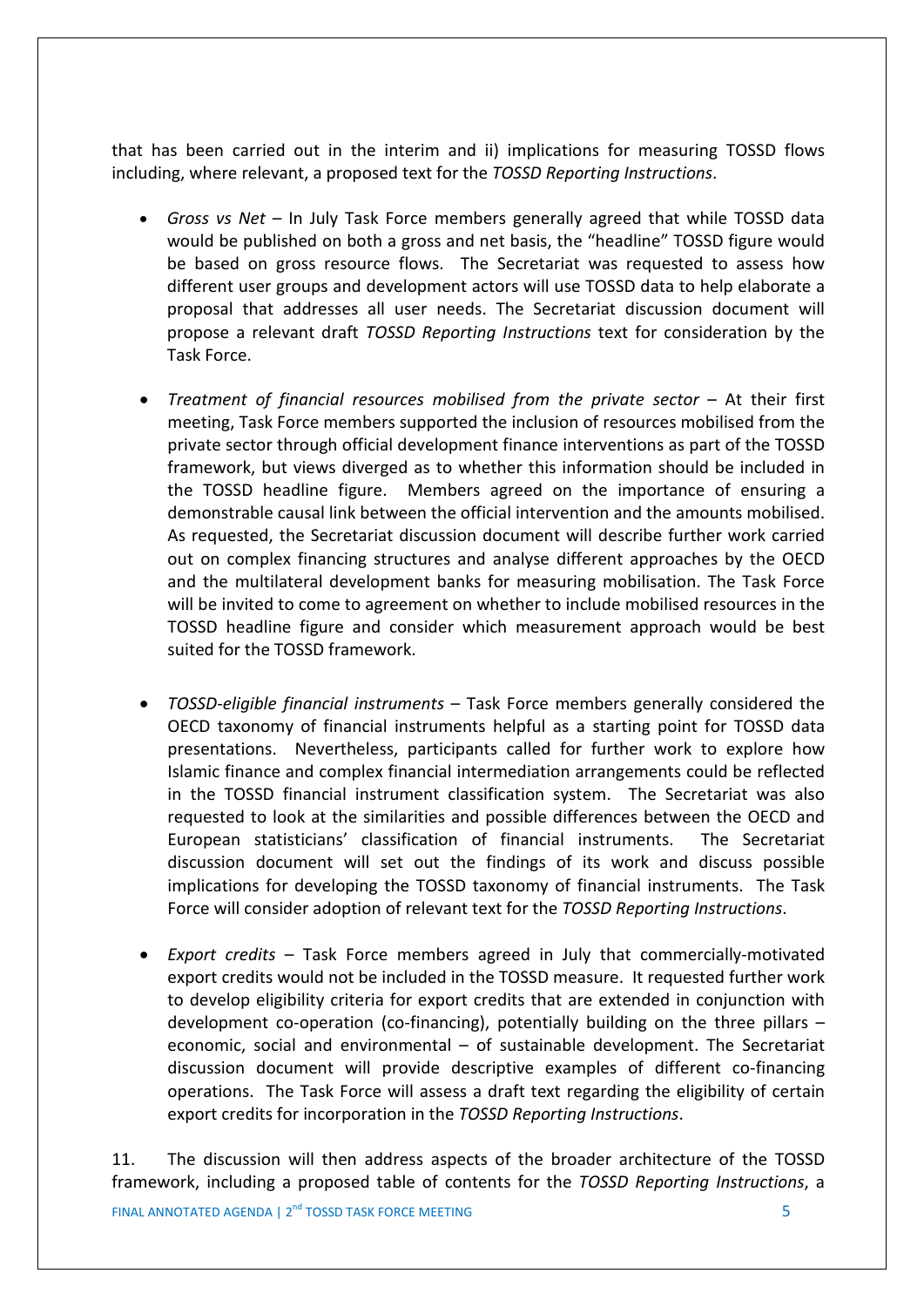schematic rendering of the various components of TOSSD (headline figure, satellite indicators, presentational format, etc.), and steps for integrating findings from future TOSSD pilots.

12. Finally, participants will consider an example of international co-operation through a customs union and how the relevant direct cross-border flows could best be captured in the TOSSD system.

13. The objective of the session will be to come to clarity on a set of basic measurement standards for TOSSD, agree on key relevant principles and presentational features, and consider proposed excerpts of the *TOSSD Reporting Instructions*.

## **Item 5. The statistical treatment of multilateral flows in TOSSD**

14. The multilateral system plays a key role in funding development and its resources will need to be reflected in the TOSSD measurement framework. In order to provide a complete picture of developing countries' cross-border receipts, this will entail including both i) resources provided directly by multilateral agencies from their core budgets and ii) funding channelled through multilateral agencies (contributions by official bilateral entities for operations to be implemented by multilateral agencies in developing countries). The process for statistically measuring these flows is complicated given, on the one hand, the complexity of official resource "inflows" to and through the multilateral system – including through "earmarked" funding intermediated by multilateral institutions and trust funds managed by them – and, on the other hand, multilateral outflows to developing countries. The Secretariat paper discusses how official funding through the multilateral system could be captured in TOSSD, and options for establishing a list of multilateral organisations from which data could be collected.

15. The objective of this meeting segment will be to clarify and agree on how to capture the cross-border flows from multilateral agencies to developing countries in support of achieving the Sustainable Development Goals (SDGs), and to discuss options for collecting data on multilateral agencies' outflows within the TOSSD framework.

## *Visit of the National Theatre*

*Official cocktail at the Ministry of Foreign Affairs:* During this cocktail, the Vice Minister of Planning of Costa Rica, Ms. Pilar GARRIDO will present two topics: "Costa Rica's experience with measuring and recording its development co-operation" and "Financing for Sustainable Development: an approach from the 2030 Agenda".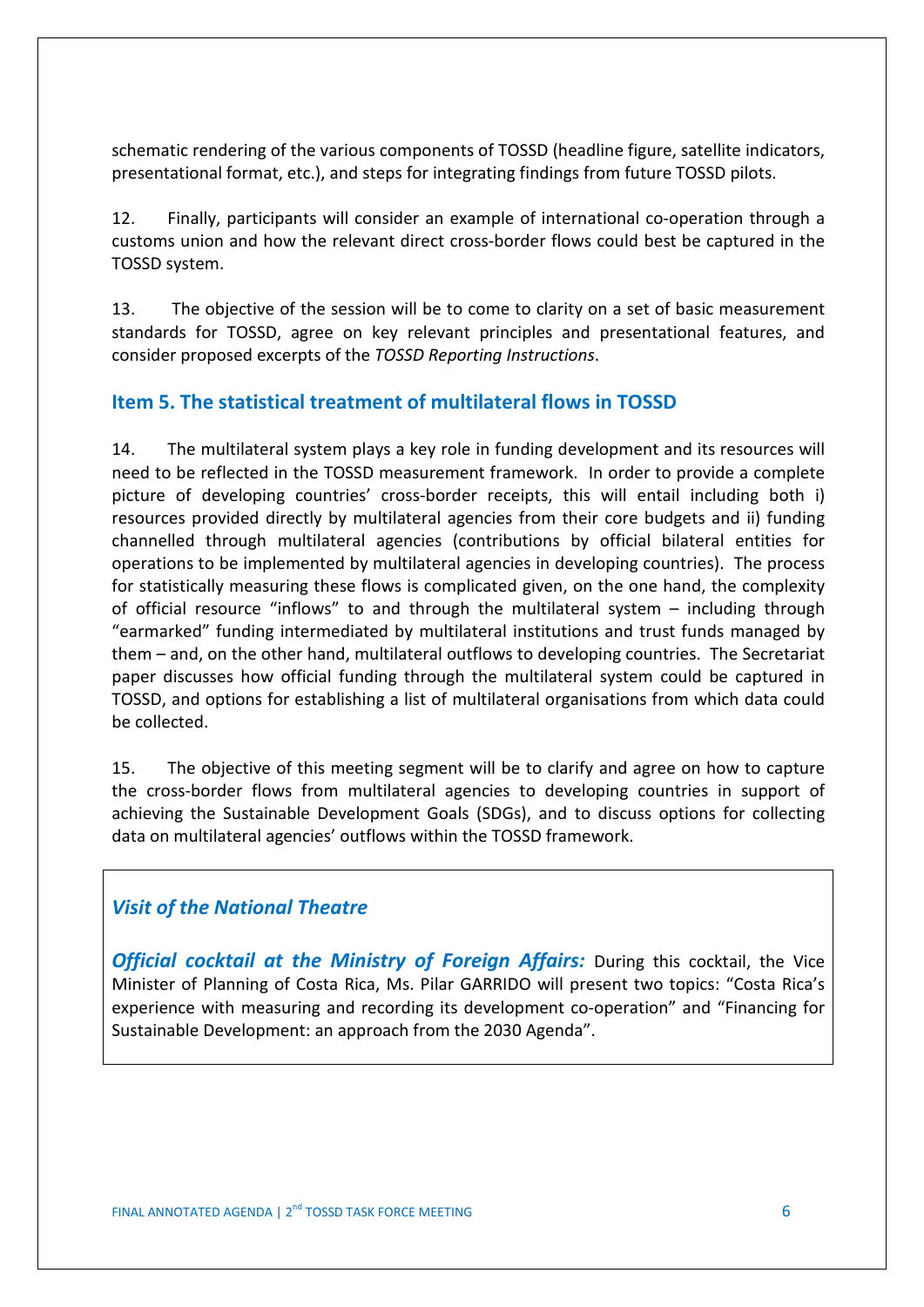## **Item 6. Possible approaches for associating international standards and disciplines with the TOSSD statistical system**

16. Previous work on TOSSD has revealed the importance of establishing "safeguards" in the TOSSD framework that will reduce the scope that TOSSD flows could i) create economic distortions (for example, through linkages to subsidies, concessions and/or privileged market conditions at developing country level) and/or ii) undermine or thwart broadly endorsed social and environmental standards. The international community has developed a range of international disciplines, standards and/or guidelines designed to enhance the positive impact of investments on sustainable development outcomes and to mitigate the scope for economic distortions: these could be drawn upon in shaping the TOSSD measurement framework. The Task Force will have a first discussion on approaches for shaping the framework to address these challenges, including consideration of whether and how different international standards, disciplines or guidelines could be integrated in the TOSSD framework and, in the event, identifying possible options in this regard.

17. The objective of the discussion will be to come to clarity on whether and how relevant international standards and disciplines could be included in TOSSD and the implications for shaping the statistical features and parameters of the framework.

## **Item 7. Brainstorming session on civil society and other constituencies' concerns about the TOSSD framework**

[1](#page-6-0)8. Over the past three years a number of international meetings<sup>1</sup> involving civil society and other constituencies have been organised to discuss the TOSSD concept. These discussions have revealed both support for, and concerns about, the proposed measurement framework. For TOSSD to become a truly global measure of financing in the SDG era, it is necessary to address these concerns as early as possible in the process of its development. The main issues<sup>[2](#page-6-1)</sup> (beyond those discussed in the previous agenda item on the integration of safeguards in the TOSSD framework) include:

The utility of TOSSD for partner countries<sup>[3](#page-6-2)</sup> beyond increased transparency about SDGtargeted resources. Apart from improving the availability of data on cross-border flows, is there room for the TOSSD measurement system to address challenges and priorities that have been highlighted by the international community including i) identifying "invisible flows" (e.g. illicit financial flows, flows by multinational companies, transfer pricing), ii) increasing transparency regarding public debt

<span id="page-6-0"></span> $1$  A list of these events with can be accessed at: http://www.oecd.org/dac/financing-sustainable-

development/tossd-events.htm

<span id="page-6-1"></span><sup>&</sup>lt;sup>2</sup> Only concerns related to the cross-border flow pillar have been integrated here. Others related to the second pillar on support to the Global Public Goods agenda will be discussed when work on this pillar is carried out.

<span id="page-6-2"></span>Two pilots in Senegal and the Philippines have been carried out in 2016 and 2017, which provide some of the answers to these questions, but the business case for TOSSD from the partner country perspective needs to be constantly strengthened.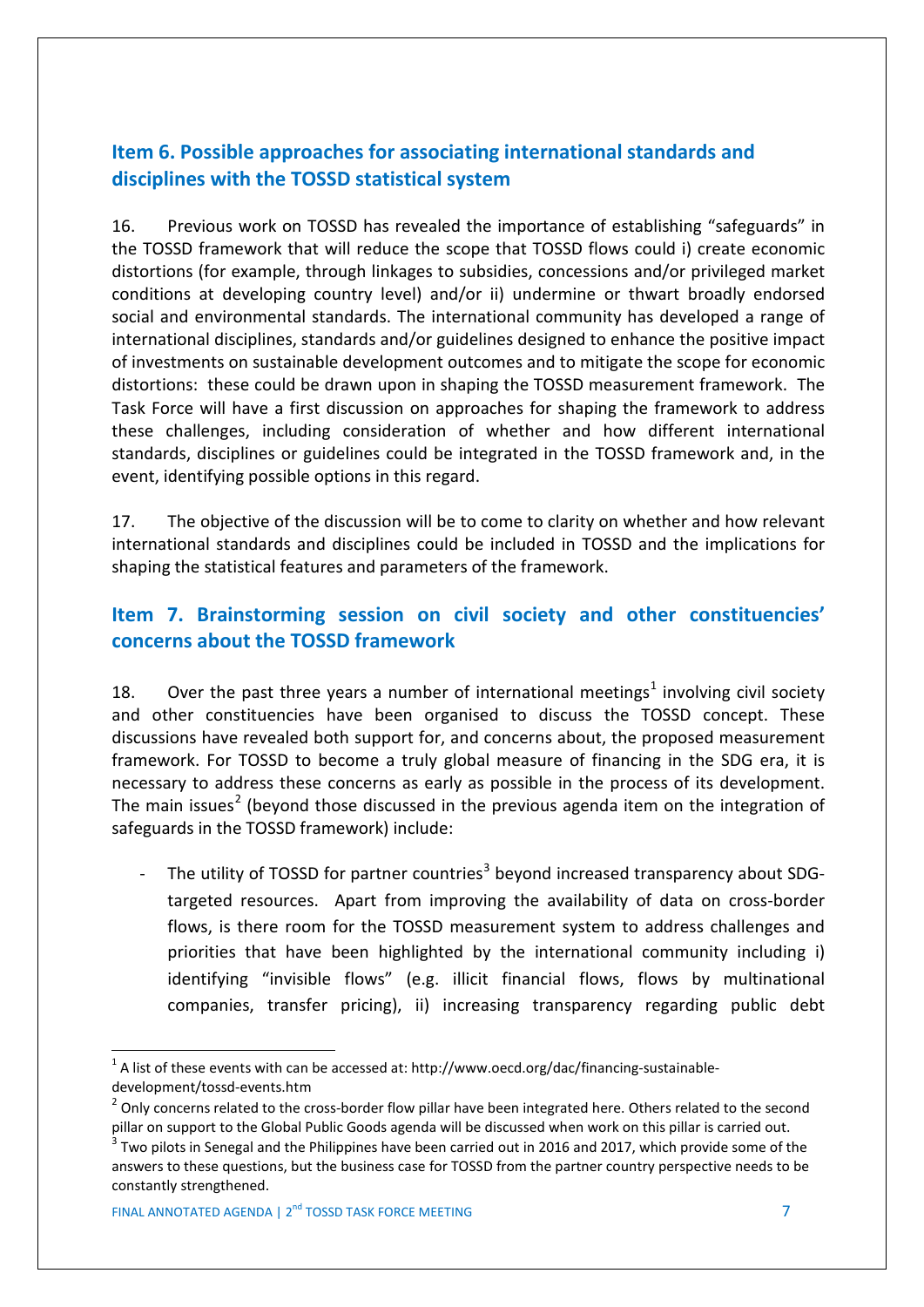obligations – including contingent liabilities arising from public/private partnerships and iii) getting a handle on the results or impact of TOSSD flows?

- The perceived risk that TOSSD could undermine ODA and related international targets by creating an alternative measure of support towards developing countries, therefore opening the door for provider countries to shy away from previous ODA commitments.
- The principles for accounting for official flows in the TOSSD framework, including i) counting only "cross-border flows" and actual disbursements (e.g. not expenditures in provider countries), ii) tracking net flows over the lifetime of a project including repatriation of earnings, and iii) ensuring no double counting.

19. The discussion will be carried out in "brainstorming mode" in small groups on each of these topics. It will also address the question of how to strategically engage and consult with civil society in the process of developing TOSSD.

20. The objective of the discussion will be to assess whether these concerns could be accommodated in the TOSSD measurement framework, identify options for possible adjustments to the TOSSD framework in order to address them and decide on a concrete modality for engaging with civil society in the course of the Task Force's work to develop the technical features of TOSSD.

#### *Lunch*

*Participants will hold an informal discussion about how to strategically engage with the UN Statistical Commission (UNSC) between December 2017 and March 2018 and on the possible format of discussions with UNSC members during the UNSC's next session (6-9 March 2018).*

## **Item 8. Options for measuring technical co-operation**

21. In July Task Force members were not able to achieve a clear consensus on how to measure SDG-relevant technical co-operation provided to developing countries. Some members supported the use of the purchasing power parity (PPP) methodology to ensure technical assistance data are more comparable across provider countries. Others argued that such a methodology was not needed in all cases. The Secretariat was tasked with carrying out further work to analyse the consequences of using PPPs or exchange rates for monetising technical co-operation and to illustrate these findings through a number of practical examples. The analysis would cover a variety of issues, including i) an assessment of the implications of tendering processes, ii) the use of officials versus consultants and iii) nonmonetary aspects of measuring technical co-operation, including accounting for the seniority of experts provided to developing countries, proxies for assessing the "quality" of the resource (e.g. the extent to which it is "demand-driven"), and integrating outcomes/impact in the reporting format.